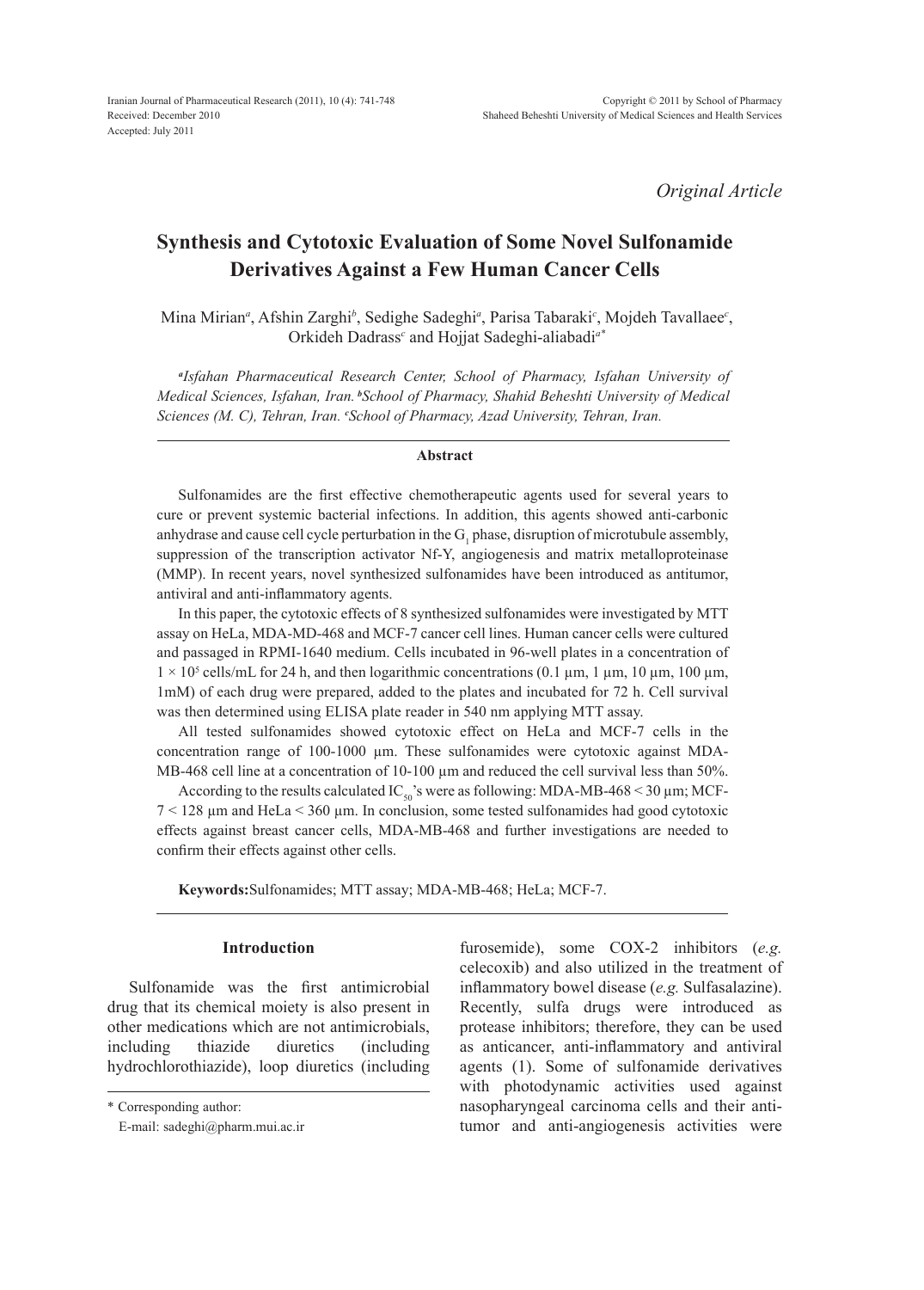

X=H, F, Me, OMe

a; Triethylamine, CHCl<sub>3</sub>, 50°C, 5 h (57% yeild, yellow crystals) b; HCl 6N, reflux, 2 h (82% yeild, yellow crystals) c; NaNO<sub>2</sub>, HCl, 0 °C, NaN<sub>3</sub>, 3 h (45-72% yeild, yellow crystals) d; MeSO<sub>2</sub>Cl, CH<sub>2</sub>Cl<sub>2</sub>, Triethylamine, r.t 3 h (65-78% yeild, white crystals)



shown in a dose dependent manner (2). In a study to find new anti-tumor agents, a series of sulfonamide hydroxamic acids and anilides have been synthesized and evaluated as histone deacetylase (HDAC) inhibitors which can induce hyper-acetylation of histones in human cancer cells. Bouchain *et al.* showed that synthesized sulfonamides selectively inhibit proliferation, blocks the cell cycle and induce apoptosis in human cancer cells but not in normal cells (3, 4). E7070, [N-(3-Chloro-7-indolyl)-1,4 benzenedisulfonamide] is a novel sulfonamide anticancer agent currently in phase II clinical development for the treatment of solid tumors (5). This compound, indisulam (6), strongly inhibits carbonic anhydrase, a critical enzyme involved in many physiological processes and whose association with cancer became obvious in the last period, is a cell-cycle inhibitor that arrests the cell cycle at the G1/S transition (7, 8). In an attempt to find new antibacterial and anti-inflammatory compounds, a series of sulfonamides have been synthesized and their biological effects including antibacterial, antiinflammatory and also cytotoxic properties were evaluated (9).

#### **Experimental**

#### *General*

All chemicals and solvents used in this study were purchased from Merck AG and Aldrich except for doxorubicin which obtained from (David Bull Labs, UK). Melting points were determined with a Thomas–Hoover capillary apparatus. Infrared spectra were acquired using a Perkin Elmer Model 1420 spectrometer. A Bruker FT-500 MHz instrument (Bruker Biosciences, USA) was used to acquire 1 HNMR spectra with TMS as internal standard.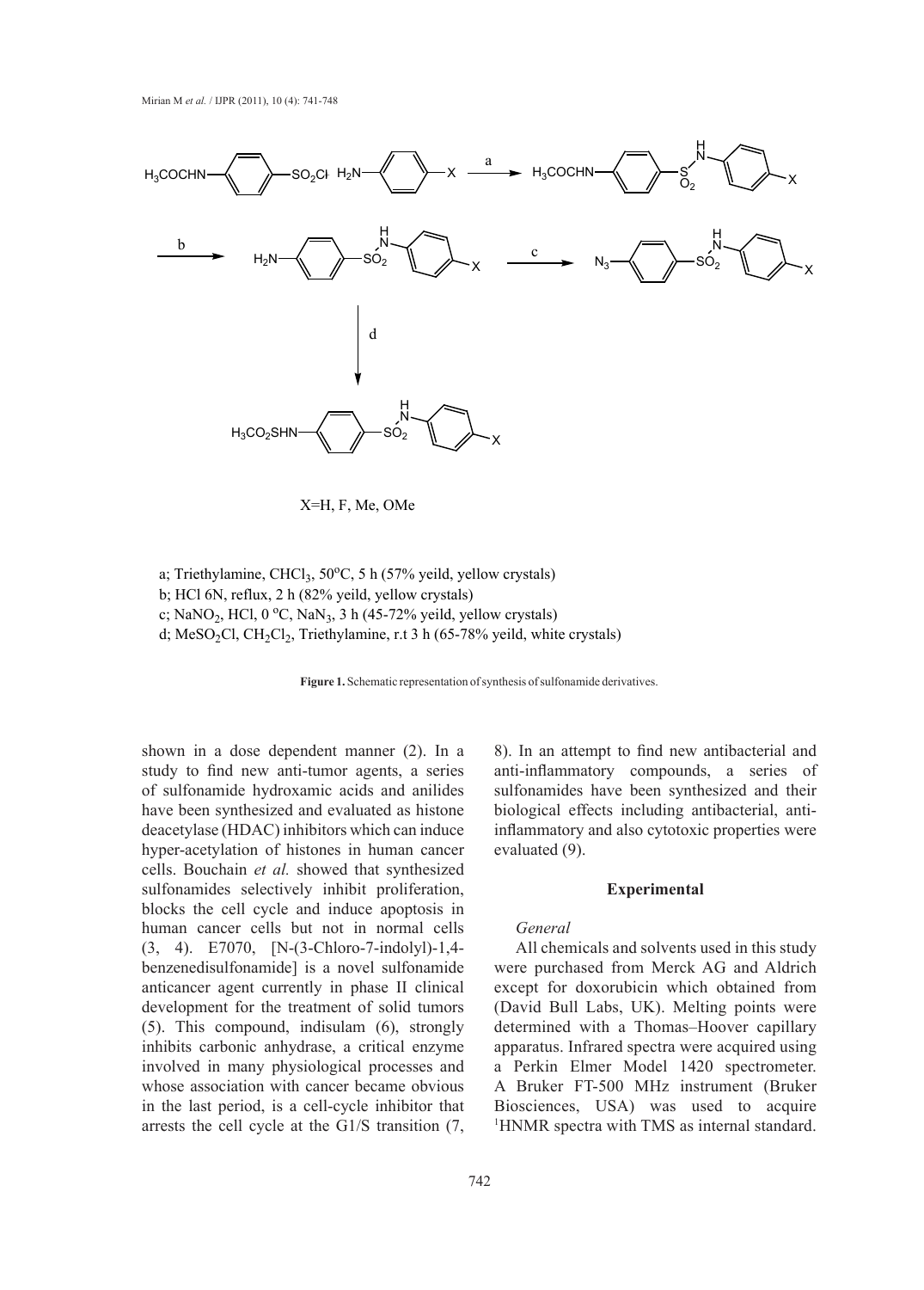Chloroform-D and DMSO- $D_6$  were used as solvents. Coupling constant (*J*) values are estimated in hertz (Hz) and spin multiples are given as s (singlet), d (double), t (triplet), q (quartet), m (multiplet), and br (broad). Lowresolution mass spectra were acquired with a MAT CH5/DF (Finnigan) mass spectrometer that was coupled online to a Data General DS 50 data system. The mass spectral measurements were performed on a 6410 Agilent LCMS triple quadruple mass spectrometer (LCMS) with an electrospray ionization (ESI) interface. Microanalyses, determined for C and H, were within  $\pm$  0.4% of theoretical values.

#### *Chemistry*

Sulfonamides used in this work were synthesized according to Figure 1.

# *General procedure for preparation of 4- acetamido -4- substituted- phenyl- benzenesulfonamide 1*

15 mmol of 4-acetamidobenzene sulfonyl chloride was added to a solution of 4-substitutedaniline (15 mmol) and triethyl amine (5 mL) in chloroform (25 mL) and stirred at 25° C for 15 min. Then the mixture was heated gently up to 55-60°C. After 5 h, the organic solvent was evaporated and 100 mL cold water was added. The produced precipitate was filtered and washed with water and recrystallized in ethanol (yields: 65-87%).

*4-Acetamido-4-phenyl-benzenesulfonamide 1a*

Yield:  $87\%$ ; white crystalline powder; mp = 203-204°C; IR (KBr): ν (cm-1) 3310, 3200 (NH),  $1670$  (C=O), 1320, 1150 (SO<sub>2</sub>); LC-MS (ESI +)  $m/z$ : 291.1  $(M + 1)$  (100).

# *4-Acetamido -4-fluorophenyl-benzenesulfonamide 1b*

Yield:  $67\%$ ; white crystalline powder; mp = 188-190<sup>°</sup>C; IR (KBr): ν (cm<sup>-1</sup>) 3320, 3200 (NH), 1680 (C=O), 1320, 1140 (SO<sub>2</sub>); LC-MS (ESI+)  $m/z$ : 309.1  $(M + 1)$  (100).

### *4-Acetamido-4-methoxyphenyl benzenesulfonamide 1c*

Yield:  $65\%$ ; cream crystalline powder; mp = 200-201°C; IR (KBr): ν (cm-1) 3300, 3200 (NH),

1650 (C=O), 1300, 1120 (SO<sub>2</sub>); LC-MS (ESI+) m/z:  $321.1$  (M + 1) (100).

*4-Acetamido-4-methylphenyl-benzenesulfonamide 1d*

Yield: 65%; cream crystalline powder; mp = 200-201°C; IR (KBr): ν (cm-1) 3300, 3200 (NH), 1660 (C=O), 1300, 1100 (SO<sub>2</sub>); LC-MS (ESI+) m/z: 305.1  $(M + 1)$  (100).

## *General procedure for preparation of 4-amino-4 substituted-phenyl-benzenesulfonamide 2*

To 12 mmol of 1, 10 mL 6N HCl was added and refluxed for 6 h. after this time, the solution was neutralized by 25% sodium hydroxide; the obtained product was filtered, washed and crystallized by ethanol (yields: 79-90%).

### *4-Amino-4-phenyl-benzenesulfonamide 2a*

Yield: 82%; yellow crystalline powder; mp  $= 195-196$ °C; IR (KBr): ν (cm<sup>-1</sup>) 3380, 3320 (NH<sub>2</sub>), 3200(NH), 1310, 1150 (SO<sub>2</sub>); LC-MS (ESI+) m/z: 249.1 (M + 1) (100)

# *4-Amino-4-fluorophenyl-benzenesulfonamide 2b*

Yield: 81%; white crystalline powder; mp  $= 165-167$ °C; IR (KBr): v (cm<sup>-1</sup>) 3400, 3320 (NH<sub>2</sub>), 3200 (NH), 1300, 1140 (SO<sub>2</sub>); LC-MS (ESI+) m/z: 267.1 (M + 1) (100).

# *4-Amino-4-methoxyphenyl-benzenesulfonamide 2c*

Yield: 90%; cream crystalline powder; mp  $= 195-196$ °C; IR (KBr): ν (cm<sup>-1</sup>) 3400, 3300,  $(NH<sub>2</sub>)$ , 3200 (NH), 1340, 1100 (SO<sub>2</sub>); LC-MS  $(ESI+)$  m/z: 279.1  $(M + 1)$  (100).

# *4-Amino-4-methylphenyl-benzenesulfonamide 2d*

Yield: 79%; yellow crystalline powder; mp  $= 190-191$ °C; IR (KBr): ν (cm<sup>-1</sup>) 3350, 3250, (NH<sub>2</sub>), 3200 (NH), 1310, 1100 (SO<sub>2</sub>); LC-MS  $(ESI+)$  m/z: 263.1  $(M + 1)$  (100).

### *General procedure for preparation of 4-azido-4-substituted-phenyl-benzenesulfonamide 3*

To 12 mmol of 2, 6 mL 10N HCl and 10 mL water were added and the mixture stirred for 1 h. Then a solution of 13 mmol sodium nitrite in 5 mL water was added drop wise. After 15 min, a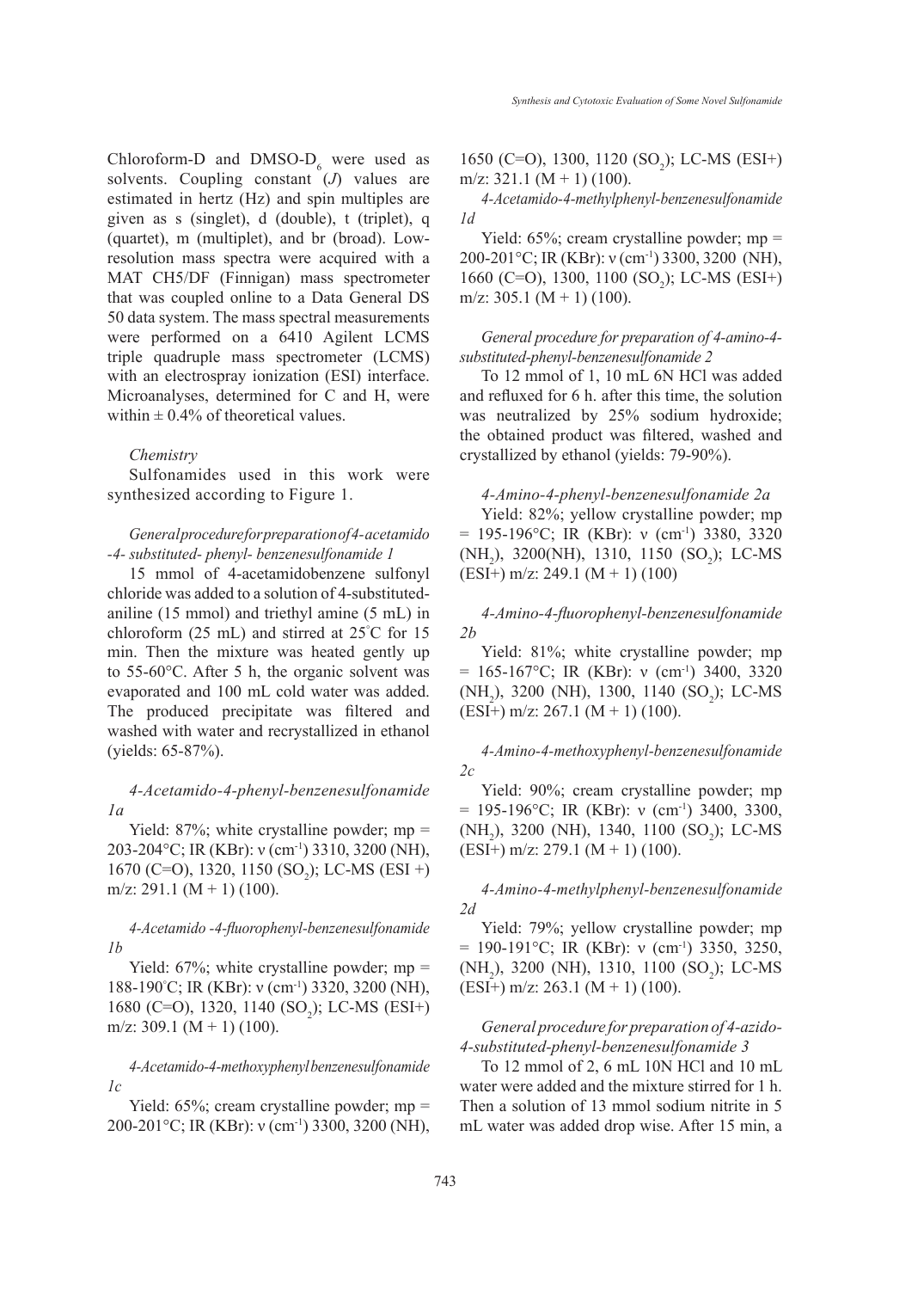solution of sodium azide (13 mmol) in water (5 mL) was added and the mixture was stirred for 1 h. The precipitated product was filtered, washed and crystallized by ethanol (yields: 83-96%).

#### *4-Azido-4-phenyl-benzenesulfonamide 3a*

Yield: 90%; white crystalline powder; mp = 95°C; IR (KBr): v (cm<sup>-1</sup>) 3200(NH), 2100 (N<sub>3</sub>) 1300, 1150 (SO<sub>2</sub>); <sup>1</sup>HNMR (CDCl<sub>3</sub>): δ ppm 6.46 (s, 1H, NH), 7.07-7.29 (m, 7H, phenyl and 4-azidophenyl  $H_3$  and  $H_5$ ), 7.77 (d, 2H, 4-azidophenyl  $H_2$  and  $H_6$ ,  $J = 8.7$  Hz); LC- $MS(ESI+)$  m/z : 275.1 (M + 1) (100).

### *4-Azido-4-fluorophenyl-benzenesulfonamide 3b*

Yield:  $96\%$ ; white crystalline powder; mp = 97°C; IR (KBr): v (cm<sup>-1</sup>) 3200(NH), 2050 (N<sub>3</sub>) 1300, 1120 (SO<sub>2</sub>); <sup>1</sup>HNMR (CDCl<sub>3</sub>): δ ppm 6.64  $(s, 1H, NH)$ , 7.00 (t, 2H, 4-fluorophenyl  $H<sub>3</sub>$  and  $H_5$ ), 7.06-7.10 (m, 4H, 4-azidophenyl  $H_3$  and  $H<sub>s</sub>$  and 4-fluorophenyl  $H<sub>2</sub>$  and  $H<sub>6</sub>$ ), 7.73 (d, 2H, 4-azidophenyl  $H_2$  and  $H_6$ ,  $J = 8.6$  Hz); LC-MS(ESI+) m/z: 293.1 (M + 1) (100).

*4-Azido-4-methoxyphenyl-benzenesulfonamide 3c*

Yield: 83%; cream crystalline powder; mp = 74°C; IR (KBr): v (cm<sup>-1</sup>) 3200(NH), 2030 (N<sub>3</sub>) 1300, 1120 (SO<sub>2</sub>); <sup>1</sup>HNMR (CDCl<sub>3</sub>): δ ppm 3.81  $(s, 3H, OCH<sub>3</sub>), 6.23$   $(s, 1H, NH), 6.82$   $(d, 2H,$ 4-methoxyphenyl H<sub>2</sub> and H<sub>6</sub>  $J = 8.8$  Hz), 7.01 (d, 2H, 4-methoxyphenyl H<sub>3</sub> and H<sub>5</sub>,  $J = 8.8$  Hz), 7.08 (d, 4H, 4-azidophenyl H<sub>3</sub> and H<sub>5</sub>,  $J = 8.7$ Hz), 7.71 (d, 2H, 4-azidophenyl H<sub>2</sub> and H<sub>6</sub>,  $J =$ 8.7 Hz) ;LC-MS (ESI+) m/z: 305.1 (M + 1) (100).

# *4-Azido-4-methylphenyl-benzenesulfonamide 3d*

Yield: 94%; white crystalline powder; mp  $= 79-80$ °C; IR (KBr): ν (cm<sup>-1</sup>) 3180(NH), 2040 (N<sub>3</sub>) 1300, 1120 (SO<sub>2</sub>); <sup>1</sup>HNMR (CDCl<sub>3</sub>): δ ppm 2.33 (s, 3H, CH<sub>3</sub>), 6.43 (s, 1H, NH), 6.98 (d, 2H, 4-methylphenyl H<sub>2</sub> and H<sub>6</sub>,  $J = 8.2$  Hz), 7.07 (d, 2H, 4-methylphenyl H<sub>3</sub> and H<sub>5</sub>,  $J = 8.2$  Hz), 7.11 (d, 4H, 4-azidophenyl H<sub>3</sub> and H<sub>5</sub>,  $J = 8.6$  Hz), 7.75 (d, 2H, 4-azidophenyl H<sub>2</sub> and H<sub>6</sub>,  $J = 8.6$  $\text{Hz}$ ); LC-MS(ESI+) m/z: 289.1 (M + 1) (100).

*General procedure for preparation of* 

### *4-methyl sulfamido-4-substituted-phenylbenzenesulfonamide 4*

To 10 mmol of 2, 100 mL dichloromethane and 6 mL triethyl amine were added. Then, 15 mmol methanesulfonyl chloride was added drop wisely during 30 min and the mixture stirred for 3 h at room temperature. After the completion of reaction, the organic solvent was evaporated and 100 mL cold water was added and stirred vigorously. The produced precipitate was filtered and washed with water and recrystallized in ethanol (yields: 70-83%).

*4-Methyl sulfamido-4-phenyl-benzenesulfonamide 4a*

Yield:  $72\%$ ; white crystalline powder; mp = 160-161°C; IR (KBr): ν (cm-1) 3200(NH), 1340, 1150 (SO<sub>2</sub>); <sup>1</sup>HNMR (CDCl<sub>3</sub>): δ ppm 2.84 (s, 3H, SO<sub>2</sub>Me), 6.89-7.06 (m, 5H, phenyl) 7.15 (4-methylsulfamidophenyl H<sub>3</sub> and H<sub>5</sub>,  $J = 8.7$ Hz),  $7.58$  (d,  $2H$ , 4- methylsulfamidophenyl  $H<sub>2</sub>$ and H<sub>6</sub>,  $J = 8.7$  Hz), 9.43 (s, 1H, NH), 9.89 (s, 1H, NH) ; LC-MS (ESI+) m/z: 327.2 (M + 1)  $(100).$ 

*4-Methyl sulfamido-4-fluorophenylbenzenesulfonamide 4b*

Yield:  $70\%$ ; white crystalline powder; mp = 175-176°C; IR (KBr): ν (cm<sup>-1</sup>) 3200(NH), 1340, 1100 (SO<sub>2</sub>); <sup>1</sup>HNMR (CDCl<sub>3</sub>): δ ppm 2.83 (s, 3H, SO<sub>2</sub>Me), 6.72 (t, 2H, 4-fluoro phenyl  $H_3$ and H<sub>5</sub>), 6.94 (d, 2H,4-fluorophenyl H<sub>2</sub> and H<sub>6</sub>,  $J = 8.7$  Hz)),7.14 (4-methyl sulfamidophenyl  $H_3$  and  $H_5$ ,  $J = 8.8$  Hz), 7.51 (d, 2H, 4- methyl sulfamidophenyl H<sub>2</sub> and H<sub>6</sub>,  $J = 8.8$  Hz), 9.43 (s, 1H, NH), 9.91 (s, 1H, NH) ; LC-MS (ESI+) m/z:  $345.2 (M + 1) (100)$ .

### *4-Methyl sulfamido-4-methoxyphenylbenzenesulfonamide 4c*

Yield: 83%; cream crystalline powder; mp = 181-182°C; IR (KBr): ν (cm<sup>-1</sup>) 3200(NH),1300, 1120 (SO<sub>2</sub>); <sup>1</sup>HNMR (CDCl<sub>3</sub>): δ ppm 2.10 (s, 3H, CH<sub>3</sub>),2.82 (s, 3H, SO<sub>2</sub>Me), 6.81 (d, 2H, 4-methylphenyl H<sub>2</sub> and H<sub>6</sub>,  $J = 8.5$  Hz), 6.85 (d, 2H, 4-methyl phenyl H<sub>3</sub> and H<sub>5</sub>,  $J = 8.5$  Hz), 7.12 (4-methyl sulfamidophenyl H<sub>3</sub> and H<sub>5</sub>,  $J = 8.8$ Hz),  $7.52$  (d,  $2H$ , 4- methyl sulfamidophenyl H<sub>2</sub> and H<sub>6</sub>, *J* = 8.8 Hz), 9.22 (s, 1H, NH), 9.87 (s, 1H, NH); LC-MS (ESI+) m/z: 341.2 (M + 1) (100).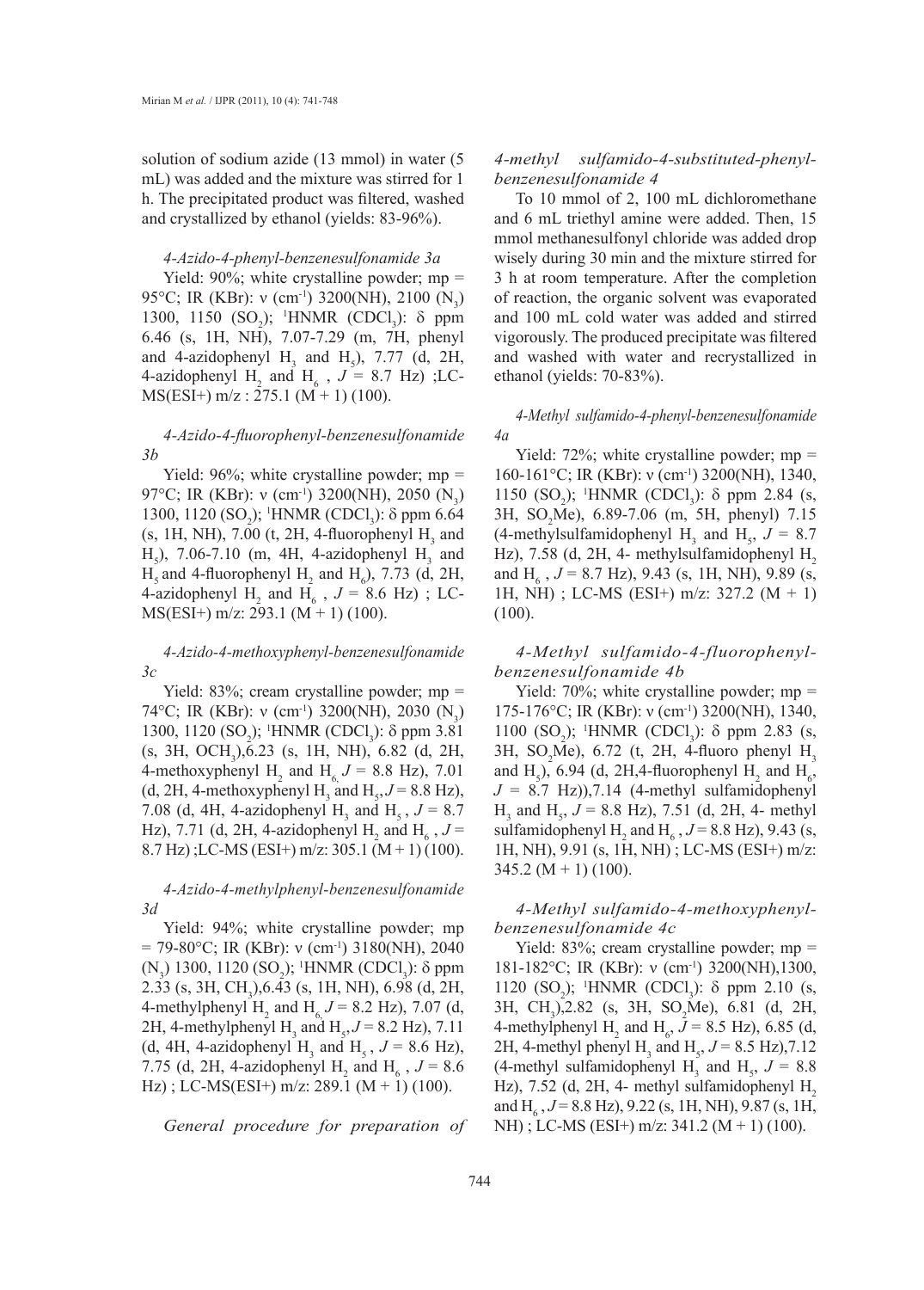

**Figure 2.** Dose response curve for HeLa cells following 72 h continuous exposure to 7 different compounds  $(n = 3)$ , used for IC50 determination. Compound codes are mentioned in Table 1.

# *4-Methyl sulfamido-4-methylphenylbenzenesulfonamide 4d*

Yield: 70%; cream crystalline powder; mp = 193-194<sup>°</sup>C; IR (KBr): ν (cm<sup>-1</sup>) 3200(NH), 1340, 1100 (SO<sub>2</sub>); <sup>1</sup>HNMR (CDCl<sub>3</sub>): δ ppm 2.78 (s, 3H, SO<sub>2</sub>Me), 3.63 (s, 3H, OCH<sub>3</sub>), 6.60 (d, 2H, 4-methoxy phenyl  $H_2$  and  $H_6$ ,  $J = 8.9$  Hz), 6.91 (d, 2H, 4-methoxy phenyl H<sub>3</sub> and H<sub>5</sub>,  $J = 8.9$ Hz),7.17 (4-methyl sulfamidophenyl  $H_3$  and  $H_5$ , J  $= 8.8$  Hz),  $7.54$  (d,  $2H$ , 4- methyl sulfamidophenyl  $H_2$  and  $H_6$ ,  $J = 8.8$  Hz), 8.98 (s, 1H, NH), 9.88  $(s, 1H, NH)$ ; LC-MS (ESI+) m/z: 357.2 (M + 1) (100).

# *General procedure of compounds preparation for biological studies*

To prepare 10 mM stock solution of each compounds, the appropriate amounts were dissolved in 1 mL of Tween 80 (20%) and other serial dilution were prepared from this stock solution, using PBS.

### *Biological studies*

*Cell lines* HeLa (Human cervix carcinoma), MCF-7 (Human Caucasian/ breast cancer cells), MDA-MB-468 (Human breast adenocarcinoma) cell lines were purchased from Pasture Institute of Iran in Tehran. They were grown in RPMI-1640 [each 500 mL of RPMI-1640 was supplemented with 10% of fetal calf serum, 5 mL of penicillin/streptomycin (50 IU mL-1 and



**Figure 3.** Dose response curve for MDA-MB-468 cells following 72 h continuous exposure to 7 different compounds  $(n = 3)$ , used for IC50 determination. Compound codes are mentioned in Table 1.

500  $\mu$  g mL<sup>-1</sup> respectively), NaHCO<sub>3</sub> (1 g) and 5 mL of L-glutamine (2 mM)]. Completed media was sterilized through  $0.22\mu$  m microbiological filters after preparation and kept at 4°C before using.

#### *MTT-based cytotoxicity assay*

The cytotoxic effects of synthesized compounds against previously mentioned human tumor cell lines were determined by a rapid colorimetric assay, using 3-(4, 5-dimethylthiazol-2-yl)-2, 5-diphenyl tetrazolium bromide (MTT) and compared with untreated controls (8). This assay is based on the metabolic reduction of soluble MTT by mitochondrial enzyme activity of viable tumor cells, into an insoluble colored formazan product, which can be measured spectrophotometrically after being dissolute in DMSO. Briefly, 200 µL of cells  $(1 \times 10^5$ cells/mL) were seeded in 96-well microplates and incubated for 24 h (37 $^{\circ}$ C, 5% CO<sub>2</sub> air humidified). Then,  $20 \mu l$  of final concentration of each compound was added and incubated for another 72 h in the same condition. Doxorubicin was used as a positive control. Cell survival was determined as already mentioned (11).

### *Statistical analysis*

All results are expressed as mean  $\pm$  SD of at least three experiments. P*-*values for significance were determined using the two-tailed Student›s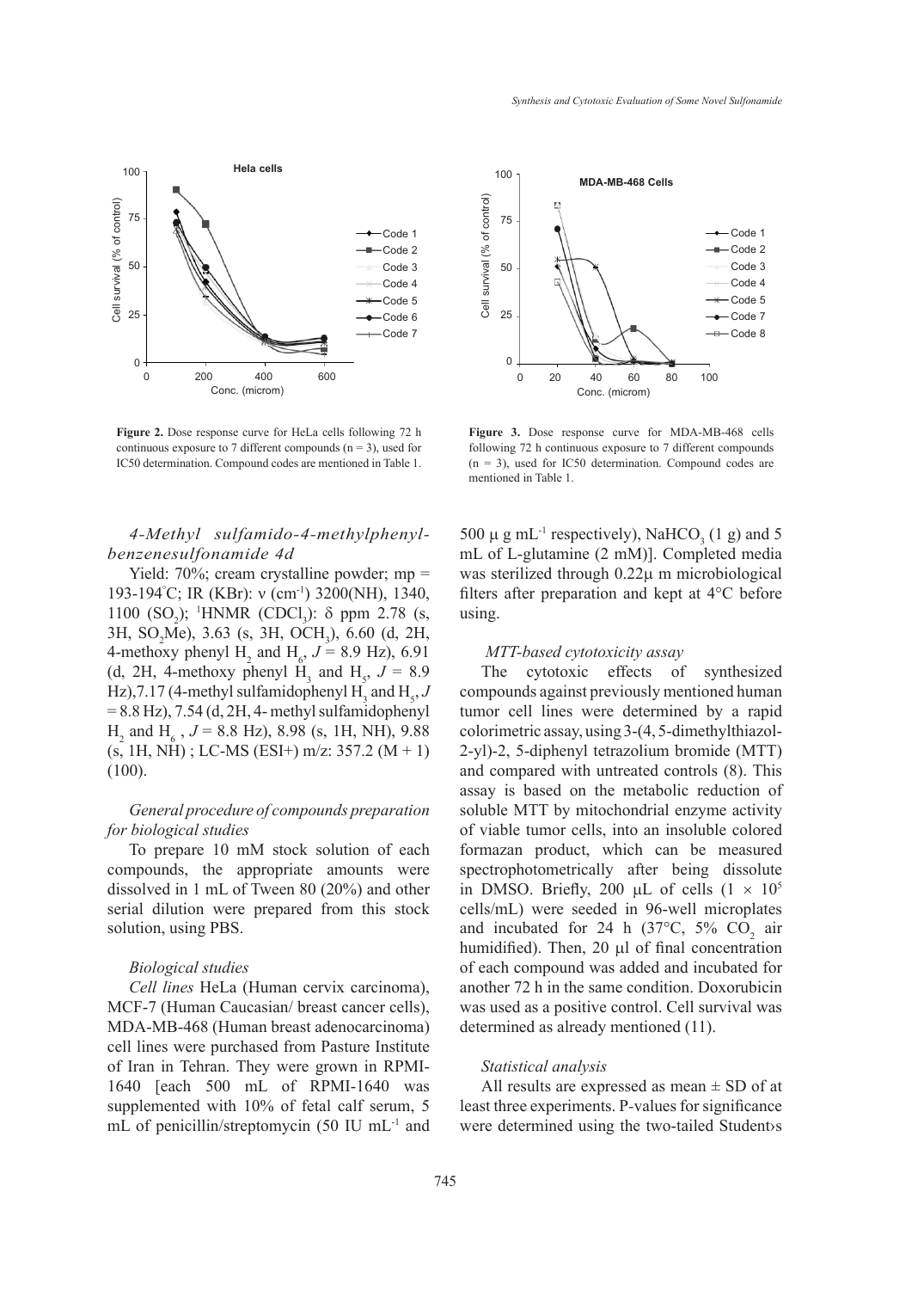| -SO <sub>2</sub> NH-<br>$R_{2}$<br>$R_1$ |                  |         |                  |                   |         |
|------------------------------------------|------------------|---------|------------------|-------------------|---------|
| Compound code                            | $\mathbf{R}_{1}$ | $R_{2}$ | $IC_{50}(\mu M)$ |                   |         |
|                                          |                  |         | HeLa             | <b>MDA-MB-468</b> | $MCF-7$ |
| $\mathbf{1}$                             | $N_{3}$ -        | $-H$    | 174              | 20                | 90      |
| $\mathbf{2}$                             | $N_{3}$ -        | $-CH3$  | 272              | 29                | 128     |
| 3                                        | $N_{3}$ -        | $-OCH3$ | 145              | 30                | 80      |
| $\overline{\mathbf{4}}$                  | $CH3-SO2-NH-$    | $-CI$   | 188              | 20                | 70      |
| 5                                        | $CH3-SO2-NH-$    | $-H$    | 160              | < 20              | 75      |
| 6                                        | $CH3-SO2-NH-$    | $-OCH3$ | 204              | ND                | 100     |
| 7                                        | $CH3-SO2-NH-$    | $-F$    | 146              | 26                | 114     |
| 8                                        | $CH3-SO2-NH-$    | $-CH3$  | ND               | 20                | ND      |

**Table 1.** Synthesized compounds and their  $IC_{50}$ 's against tested cell lines (n = 3).

ND: Not Determined.

t-test. Significance was assumed at 5% level.

#### **Results and Discussion**

A good relationship between the absorbance and the number of cells was observed for HeLa, MDA-MB-468 and MCF-7 cell lines,  $(r^2 = 0.9407, 0.8695, and 0.9907, respectively).$ Intraday and interday variations for all standard curves were acceptable (%CV<15). Taxol (2 mg/mL), a known cytotoxic drug, significantly inhibited the proliferation of all tested cell lines



**Figure 4.** Dose response curve for MCF-7 cells following 72 h continuous exposure to 7 different compounds ( $n = 3$ ), used for IC50 determination. Compound codes are mentioned in Table 1.

as a positive control to less than 20%. Drugs were considered cytotoxic where cell viability decreased to less than 50%.

# *Cytotoxic effect of sulfonamide derivatives against HeLa cell*

All tested sulfonamides used in this research in the concentration range of  $100-1000 \mu M$ on HeLa cell line showed cytotoxic effect and reduced the cell survival to < 50%. To determine the exact  $IC_{50's}$ , HeLa cells were exposed to different concentrations (100-600 µM) of compounds. Results are shown in Figure 2.

*Cytotoxic effect of sulfonamide derivatives against MDA-MB-468 cell*

In the case of MDA-MB-468 cells, all tested compounds in the concentration range of 10-100  $\mu$ M were cytotoxic and IC<sub>50's</sub> were determined as illustrated in Figure 3.

*Cytotoxic effect of sulfonamide derivatives against MCF-7 cell*

Tested sulfonamides in the concentration rang of 100-1000  $\mu$ M on MCF-7 cell line showed cytotoxic effect and  $IC_{50's}$  were determined as seen in Figure 4.

All calculated  $IC_{50\%}$  of synthetic compounds against tested cell lines are shown in Table 1  $(p < 0.001)$ .

Sulfonamides are usually used in prevention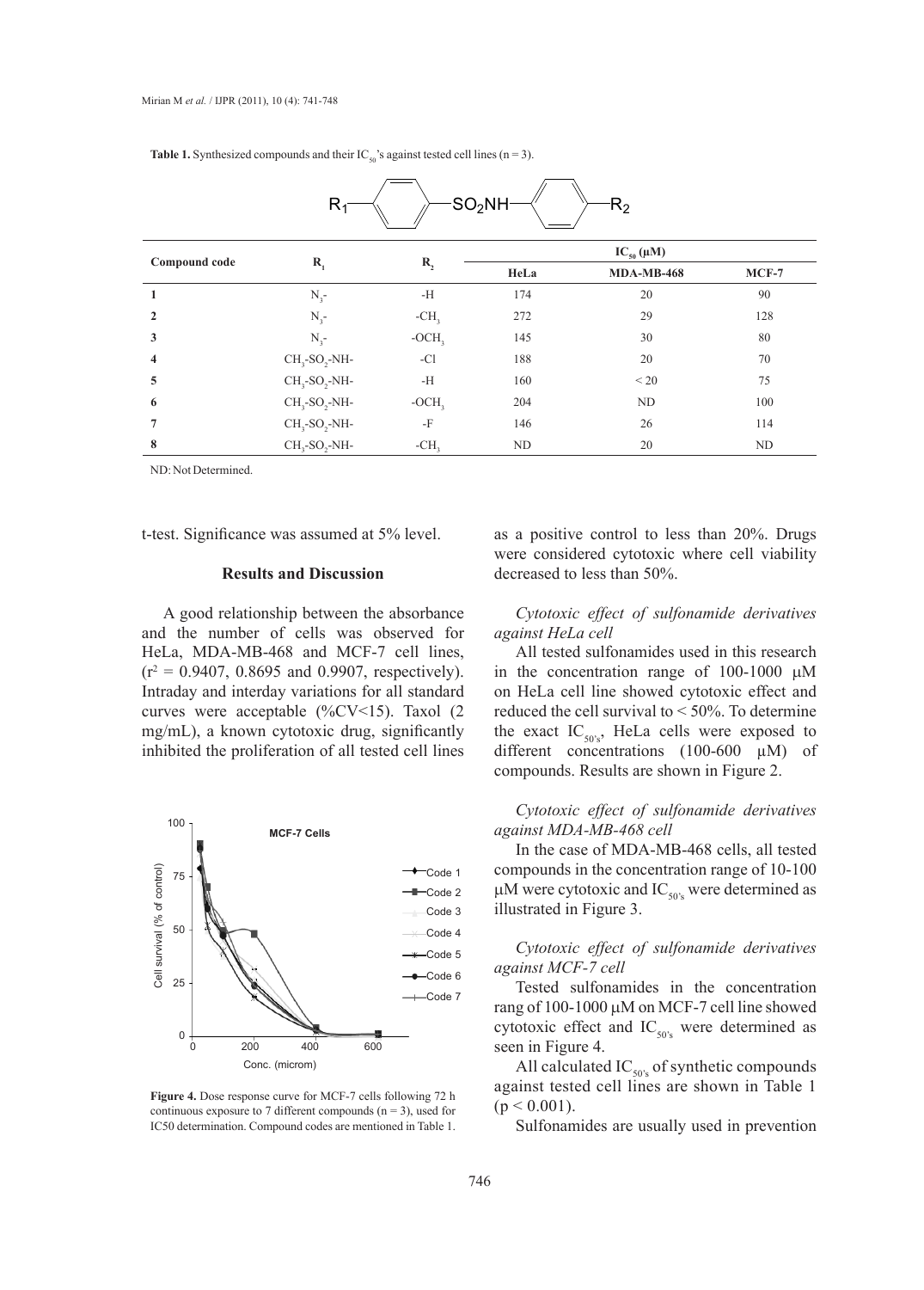

**Figure 5.** Chemical structure of E7070; a novel synthesized sulfonamide with anticancer effects.

and treatment of bacterial infections in human, but their importance in the field of cancer treatment is considered in recent years. Researchers show that these compounds have multi-effects, in addition to their anti-microbial properties (12).

New sulfonamides and their related derivatives have shown remarkable anti-tumor activities *in-vivo* and *in-vitro* that introduces them as a suitable candidate for preventing proliferation treatment of tumor cells in different kind of cancers (12).

Sulfonamides, through inhibiting protease activity, are introduced as anti-cancer, antivirus and anti-inflammation agents. These compounds also prevent the activity of matrix metalloproteases (MMP) and transformed enzyme TNF-*α* (TACE); therefore, they are effective in pathophysiology of most of diseases such as arthritis, metastatic tumor and bacterial meningitis, simultaneously (13).

E7070 (Figure 5) is one of the sulfonamides that its cytotoxic effect has been evaluated (12). The chemical structure of E7070 is similar to our synthesized compounds; particularly (phenyl-NH-SO2-phenyl) moiety in E7070 has been repeated in our compounds.

Previous studies have been revealed that E7070 had an acceptable anti-tumor effect in cell lines including LX-1 of lung cancer, HCT-116 from colorectal (14) and A549 from lung cancer (13). This compound exerts its effect by interaction with cell cycle especially in S phase (15, 16) or by inhibiting carbonic anhydrase enzyme (17). The structural similarity of tested compound with E7070 may be responsible for their *in-vitro* cytotoxic effects.

According to the obtained data, (Table 1) these compounds showed most cytotoxic effects against breast cancer cell lines (MDA-

MB-468 and MCF-7), with IC<sub>50</sub>  $\leq$  30 µm and  $\leq$ 100 µm, respectively. On the other hand, these compounds did not show significant cytotoxic effects against HeLa cells, from cervix cancer (145  $\mu$ m  $\leq$  IC<sub>50</sub>  $\leq$  360  $\mu$ m). In agreement with these results, other researchers have shown that sulfonamides and cyclooxygenase inhibiting compounds did not show significant cytotoxic effect against hepatocellular carcinoma, cervix and lung cancer, however, they were much more effective against cell from breast, colorectal and bladder cancers (18). These results are partly in agreement with our data which showed significant differences between the effects of compounds against breast cancer and cervix cell lines ( $p < 0.001$ ). Regarding to  $IC_{50}$  values, tested compounds exhibited a significantly greater cytotoxicity against MDA-MB-468 as breast cancer cells.

From structure activity relationship (SAR) point of view, different groups on the sulfonamides nucleus (R1 and R2 in Table 1) can affect cytotoxicity of compounds. If R2 replaced with H or a halogen (F or Cl), the most cytotoxic compound was obtained. Electron donating groups such as methoxy (-OCH3) and to lesser extent, methyl (-CH3), showed lower cytotoxic effects. However, no significant effects were seen with different R1 groups. Finally, it could be concluded that the order of cytotoxicity of compounds were as followings if R2 replaced with: F or  $Cl \geq H > OCH3 > CH3$ .

### **Acknowledgment**

This study was supported by Isfahan University of Medical Sciences. We would like to thanks all laboratories technicians who provided supports in any form during this study.